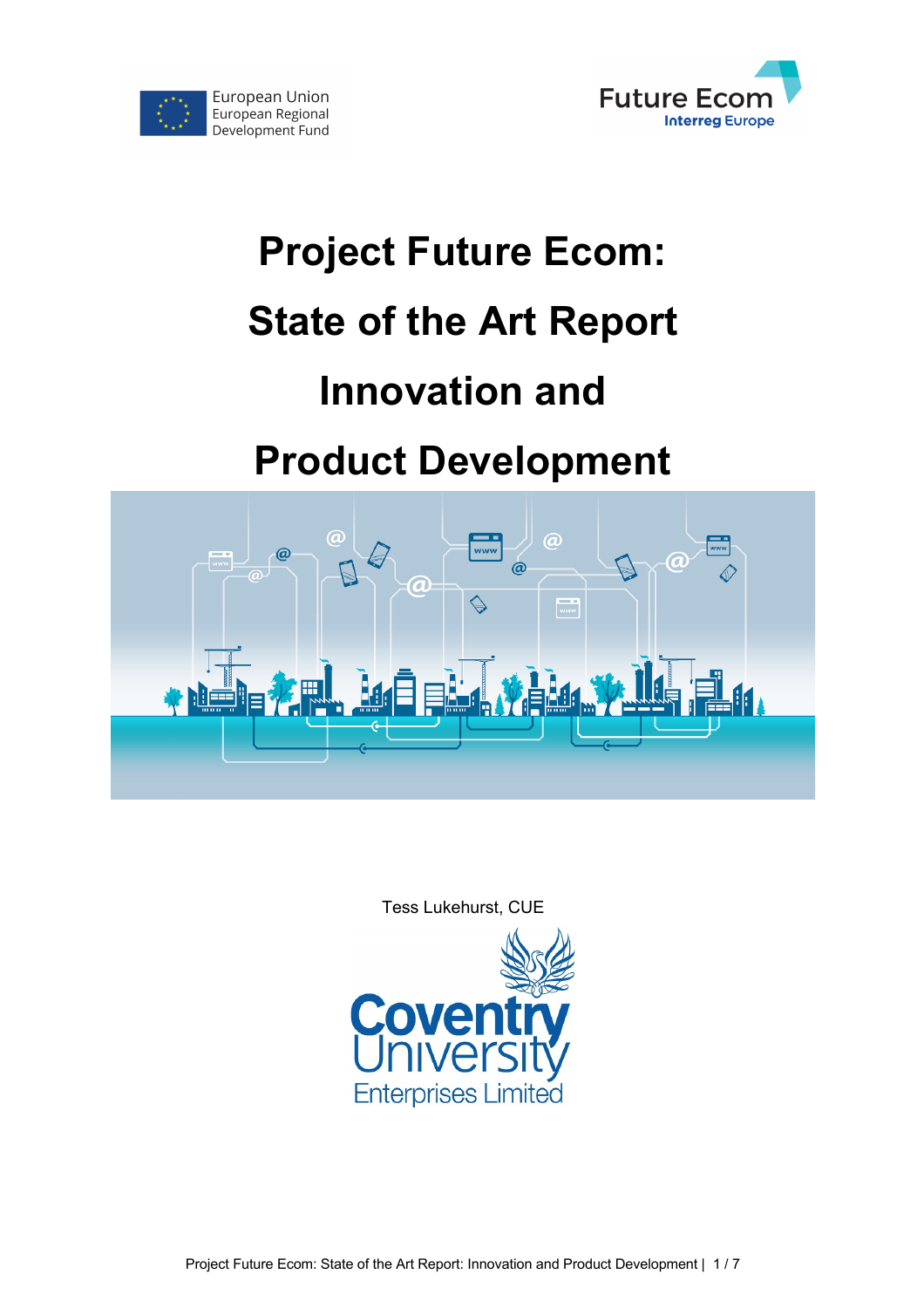



### **1) Introduction**

Whilst ecommerce might be strictly defined as the carrying out of transactions using electronic and digital technology, for the Future Ecom project we are looking more widely at all the processes that companies might need to adapt in order to make the most of the ways in which digital transactions can improve the business. This runs from innovation

Innovation is a difficult topic to define. A dictionary definition is "A new method, idea, product etc." In business this can considered simplistic. Having new ideas is the easy part. It is taking the idea and proving that it has application that makes real innovation. And yet even this needs impact and innovation adds little value without implementation. Using this definition the most important innovations are those that can be applied. These can be completely new ideas or the new application of older technology in new environments (new to me).

Technology is recognised as a key driver of innovation. Adoption of technology is usually left to the businesses involved in the industry. Most sources are agreed that we are on the cusp of a major shift in patterns of work and not just of manufacture.

#### **2) Current situation**

There is a great potential for innovation in digital, both within the technology and through using digital technology to increase the speed technologies of innovation and product development. Artificial Intelligence, Machine Learning and the Internet of Things all provide opportunities to improve processes and products for all kinds of business. Developing and using these technologies requires a significant upskilling of staff in the businesses at all levels. If managing authorities want their businesses to participate in and benefit from this revolution, then identifying and highlighting these opportunities and creating this preparedness must be a priority.

Commercial innovation can be a complex process. It requires expertise across the business. The Harvard Business Review defined the key elements as Intellectual Property, Process and Finance. These elements are both sequential and part of an iterative process.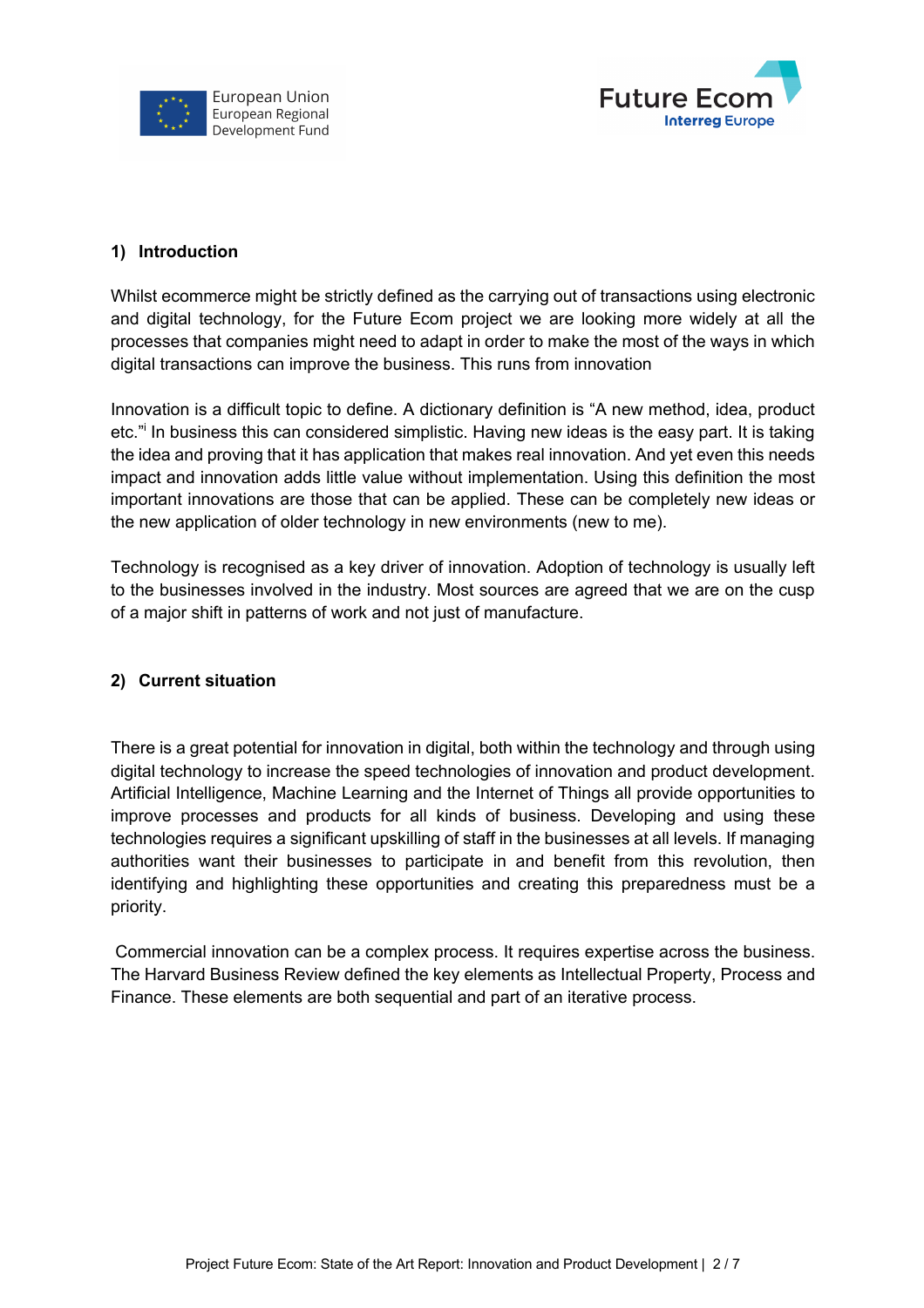





Digital technologies are an enabler at all stages of this process, but offer the most benefit during the process stage. Iterative modelling, CAD and 3D printing for prototypes can all play a role in accelerating and reducing cost through this stage of the process. This can speed up the innovation lifecycle reducing costs and increasing the pace of innovation.

To date most support has been placed on facilitating the change to take place. Ensuring the availability of the broadband and mobile digital networks that are needed to enable companies to adopt the new technologies. There is, however, a driving need to place an emphasis on ensuring that companies have the skills needed to respond to the opportunities for innovation.

Broadband has been rolled out across much of Europe, and there is very good uptake in most EU states. However the challenge of providing coverage to rural and remote areas using commercial companies is slowing progress in nearly every member state which is putting the 100% target for 202 at risk.

30 Mbps coverage in all Member States in 2011 and in 2017<sup>ii</sup>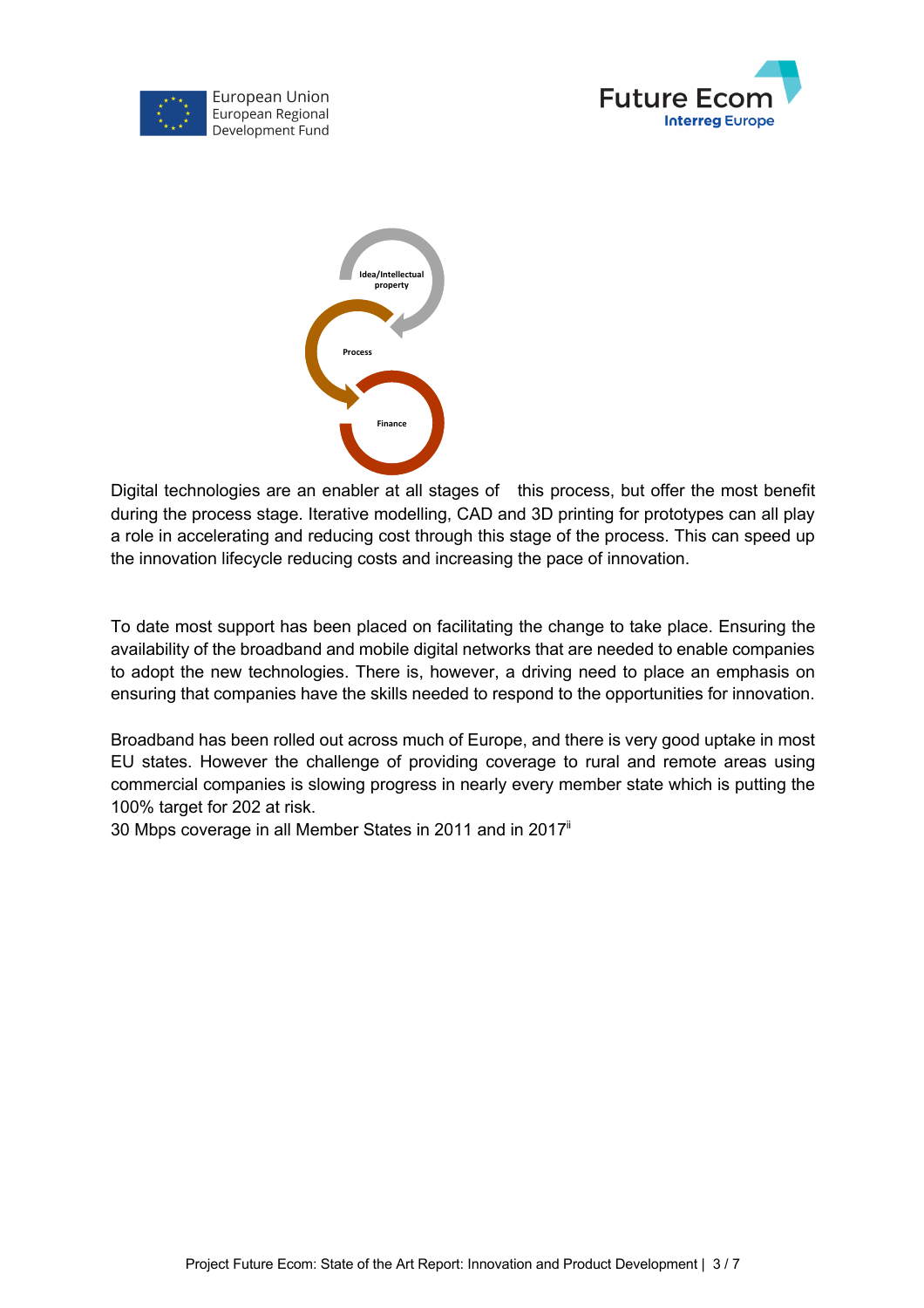





Amongst the project member states Portugal, Denmark and the UK lead the table, with 95 and 94% provision, whilst Greece is at the bottom of the European table with only around 50% provision.

Data on use of Digital technology in the marketplace - European level (from Eurostat?)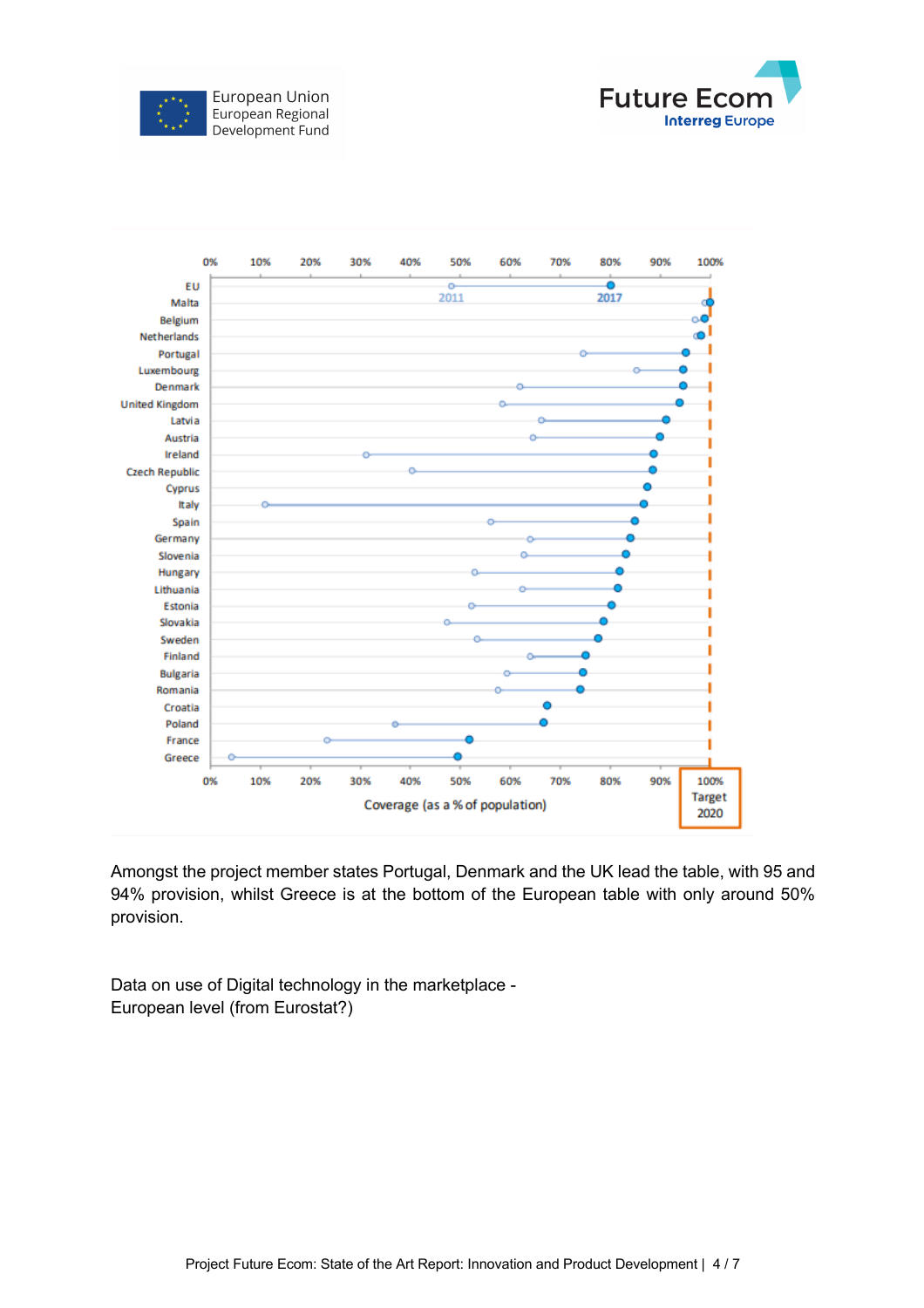





The innovation scoreboard data<sup>iii</sup> demonstrates that Innovation is happening in all the partner states. Each area has differing strengths, and this can indicate some opportunities to encourage growth.

OECD Gross Domestic Spending<sup>iv</sup>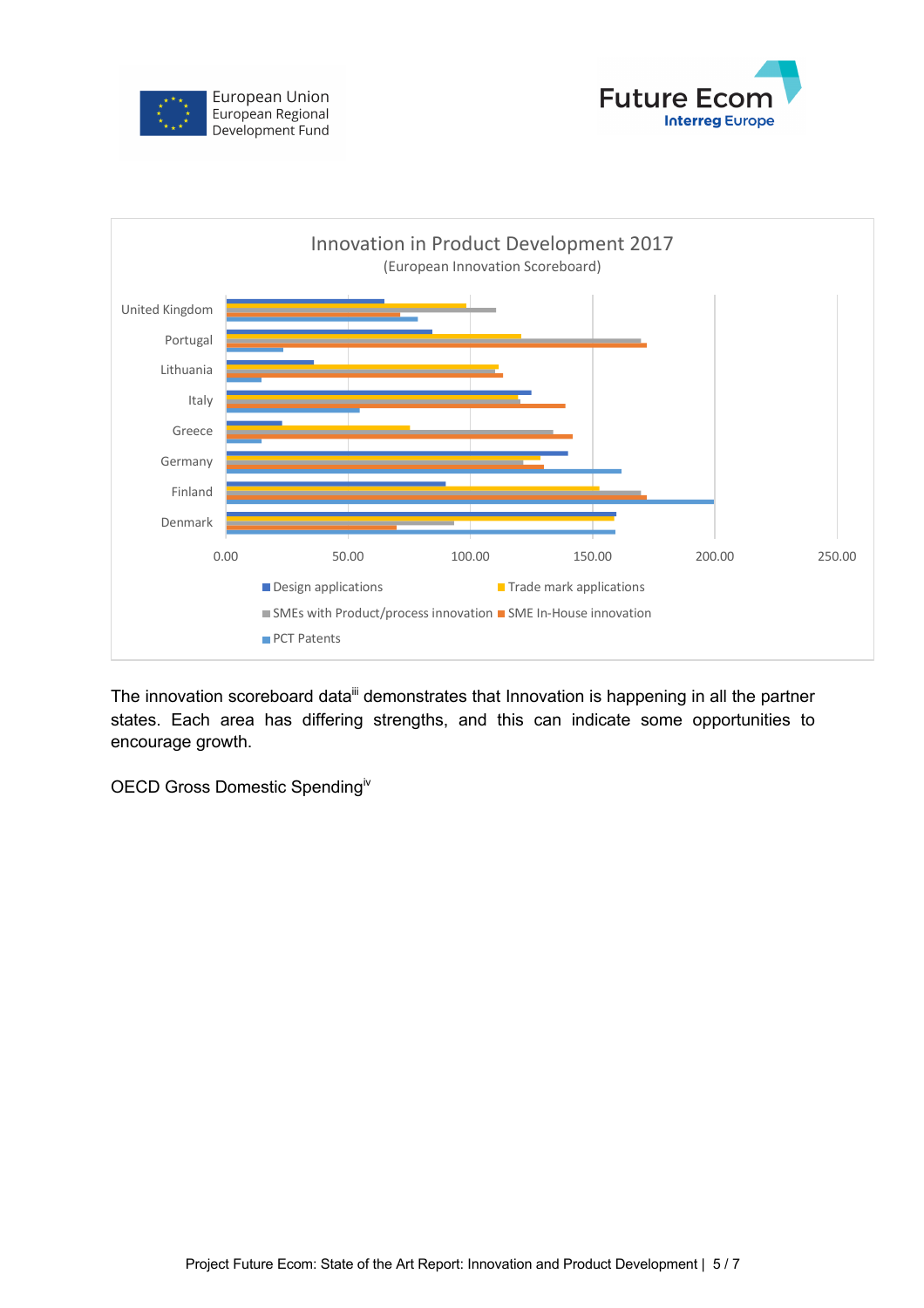





Compared to International levels, however there is definite room for improvement. Other than in a Finland, Germany and Denmark investment as a percentage of GDP lags behind the averages for the EU, the OECD and for the USA. If we wish to be ahead in innovative businesses and systems then we need to at least match the spending in other nations or we risk a drain of the most innovative companies and minds to the areas where there is more investment.

Level – can use local stats for each region here.

# **3) Current Approach**

There are multiple sources of funding available to support and encourage innovation in Coventry and Warwickshire. They are focused on business growth and definitely encompass digital development. In exploring the range of products to support business it is important to keep in mind that use of digital technologies to improve innovation and R&D is only one part of the needs for businesses and that other issues need to be covered. In amongst the wide range of funding projects that support businesses

- Infrastructure Access to broadband/5g
- Funding programmes to achieve uptake of digitisation targets are achieved.
- Funding for digitisation in Manufacture– medium and large scale funding
- Funding programmes for innovation From Start up through to Scale up programmes for high growth businesses.
- Funding programmes for digital innovation software programming

Market failure: